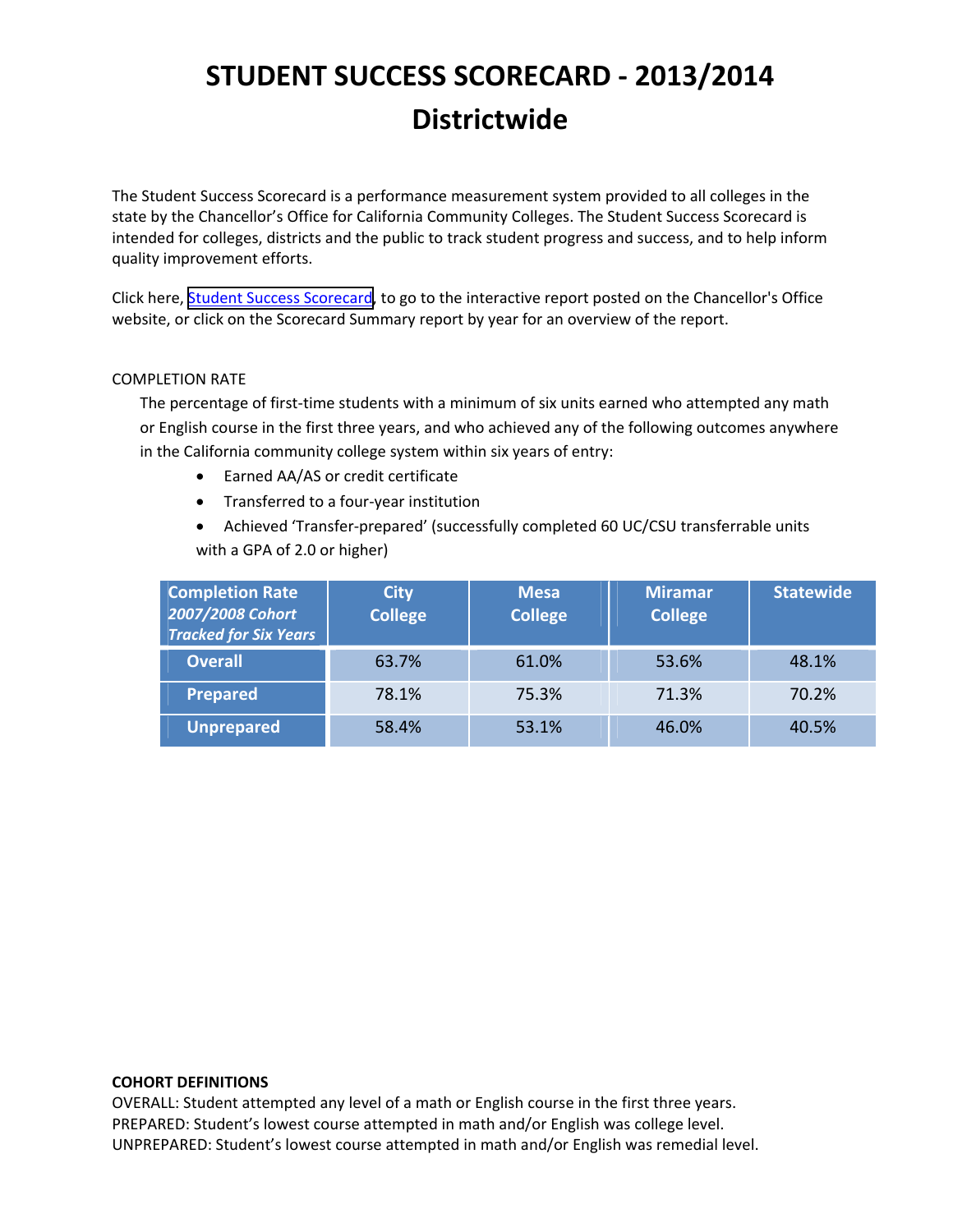## 30 UNITS RATE

The percentage of first-time students with a minimum of six units earned who attempted any math or English course in the first three years, and who earned at least 30 units anywhere in the California community college system within six years of entry.

| <b>30 Units Rate</b><br>2007/2008 Cohort<br><b>Tracked for Six Years</b> | <b>City</b><br><b>College</b> | <b>Mesa</b><br><b>College</b> | <b>Miramar</b><br><b>College</b> | <b>Statewide</b> |
|--------------------------------------------------------------------------|-------------------------------|-------------------------------|----------------------------------|------------------|
| <b>Overall</b>                                                           | 47.6%                         | 58.8%                         | 69.8%                            | 66.5%            |
| <b>Prepared</b>                                                          | 43.9%                         | 53.6%                         | 69.8%                            | 70.1%            |
| Unprepared                                                               | 48.9%                         | 61.6%                         | 69.8%                            | 65.3%            |

### PERSISTENCE RATE

The percentage of first-time students with a minimum of six units earned, and attempted any math or English course in the first three years who enrolled in their first three consecutive primary terms anywhere in the California community college system, or who completed a degree, certificate or transfer within their first three consecutive terms anywhere in the California community college system.

| <b>Persistence Rate</b><br>2007/2008 Cohort<br><b>Tracked for Six Years</b> | <b>City</b><br><b>College</b> | <b>Mesa</b><br><b>College</b> | <b>Miramar</b><br><b>College</b> | <b>Statewide</b> |
|-----------------------------------------------------------------------------|-------------------------------|-------------------------------|----------------------------------|------------------|
| <b>Overall</b>                                                              | 76.9%                         | 75.3%                         | 69.1%                            | 70.5%            |
| <b>Prepared</b>                                                             | 82.4%                         | 77.6%                         | 71.8%                            | 71.9%            |
| <b>Unprepared</b>                                                           | 74.9%                         | 74.1%                         | 67.9%                            | 70.1%            |

### **COHORT DEFINITIONS**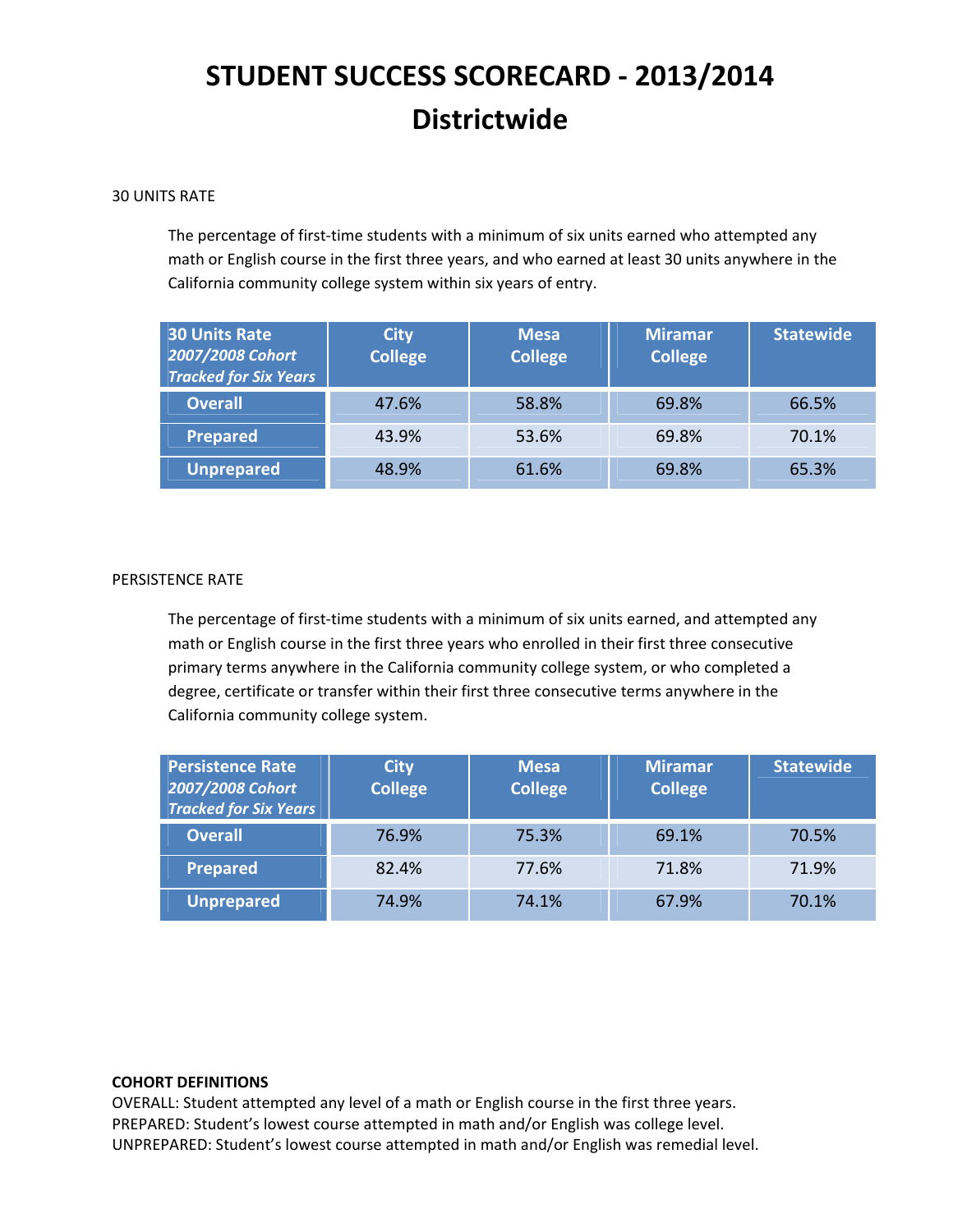## REMEDIAL RATE

The percentage of credit students who attempted a math, English, or ESL course designated as below transfer, and successfully completed a college level course in the same subject anywhere in the California community college system within six years of entry.

| <b>Remedial Rate</b><br>2007/2008 Cohort<br><b>Tracked for Six Years</b> | <b>City</b><br><b>College</b> | <b>Mesa</b><br><b>College</b> | <b>Miramar</b><br><b>College</b> | <b>Statewide</b> |
|--------------------------------------------------------------------------|-------------------------------|-------------------------------|----------------------------------|------------------|
| <b>Math</b>                                                              | 28.4%                         | 39.1%                         | 38.3%                            | 30.6%            |
| <b>English</b>                                                           | 38.4%                         | 52.1%                         | 45.9%                            | 43.7%            |
| <b>ESL</b>                                                               | 23.2%                         | 27.7%                         | 25.1%                            | 27.1%            |

## CAREER TECHNICAL EDUCATION RATE

The percentage of students who completed a Career Technical Education course for the first‐time and completed more than eight units in the subsequent three years in a single discipline, and who achieved any of the following outcomes anywhere in the California community college system within six years of entry:

- Earned any AA/AS or credit certificate
- Transferred to a four‐year institution
- Achieved 'Transfer-prepared' (successfully completed 60 UC/CSU transferable units with a GPA of 2.0 or higher)

| <b>Career Technical</b><br><b>Education Rate</b><br>2007/2008 Cohort<br><b>Tracked for 6 Years</b> | <b>City</b><br><b>College</b> | <b>Mesa</b><br><b>College</b> | <b>Miramar</b><br><b>College</b> | <b>Statewide</b> |
|----------------------------------------------------------------------------------------------------|-------------------------------|-------------------------------|----------------------------------|------------------|
|                                                                                                    | 55.0%                         | 60.7%                         | 43.8%                            | 53.9%            |

### **COHORT DEFINITIONS**